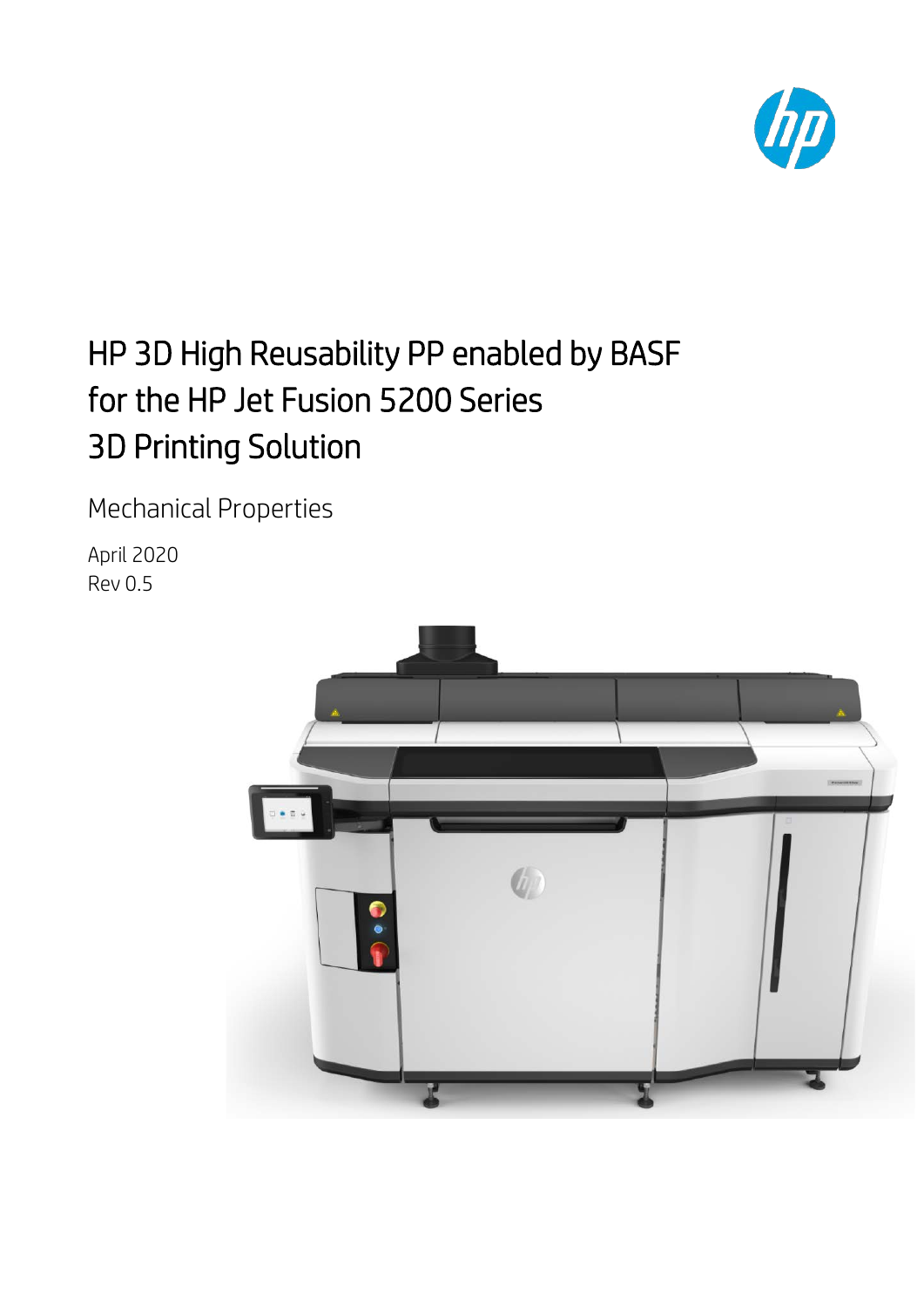# Contents

| $\int_0^{\pi} \frac{1}{2} \int_0^{\pi} \frac{1}{2} \int_0^{\pi} \frac{1}{2} \int_0^{\pi} \frac{1}{2} \int_0^{\pi} \frac{1}{2} \int_0^{\pi} \frac{1}{2} \int_0^{\pi} \frac{1}{2} \int_0^{\pi} \frac{1}{2} \int_0^{\pi} \frac{1}{2} \int_0^{\pi} \frac{1}{2} \int_0^{\pi} \frac{1}{2} \int_0^{\pi} \frac{1}{2} \int_0^{\pi} \frac{1}{2} \int_0^{\pi} \frac{1}{2} \int_0^{\pi} \frac$ |  |
|------------------------------------------------------------------------------------------------------------------------------------------------------------------------------------------------------------------------------------------------------------------------------------------------------------------------------------------------------------------------------------|--|
|                                                                                                                                                                                                                                                                                                                                                                                    |  |
|                                                                                                                                                                                                                                                                                                                                                                                    |  |
|                                                                                                                                                                                                                                                                                                                                                                                    |  |
|                                                                                                                                                                                                                                                                                                                                                                                    |  |
|                                                                                                                                                                                                                                                                                                                                                                                    |  |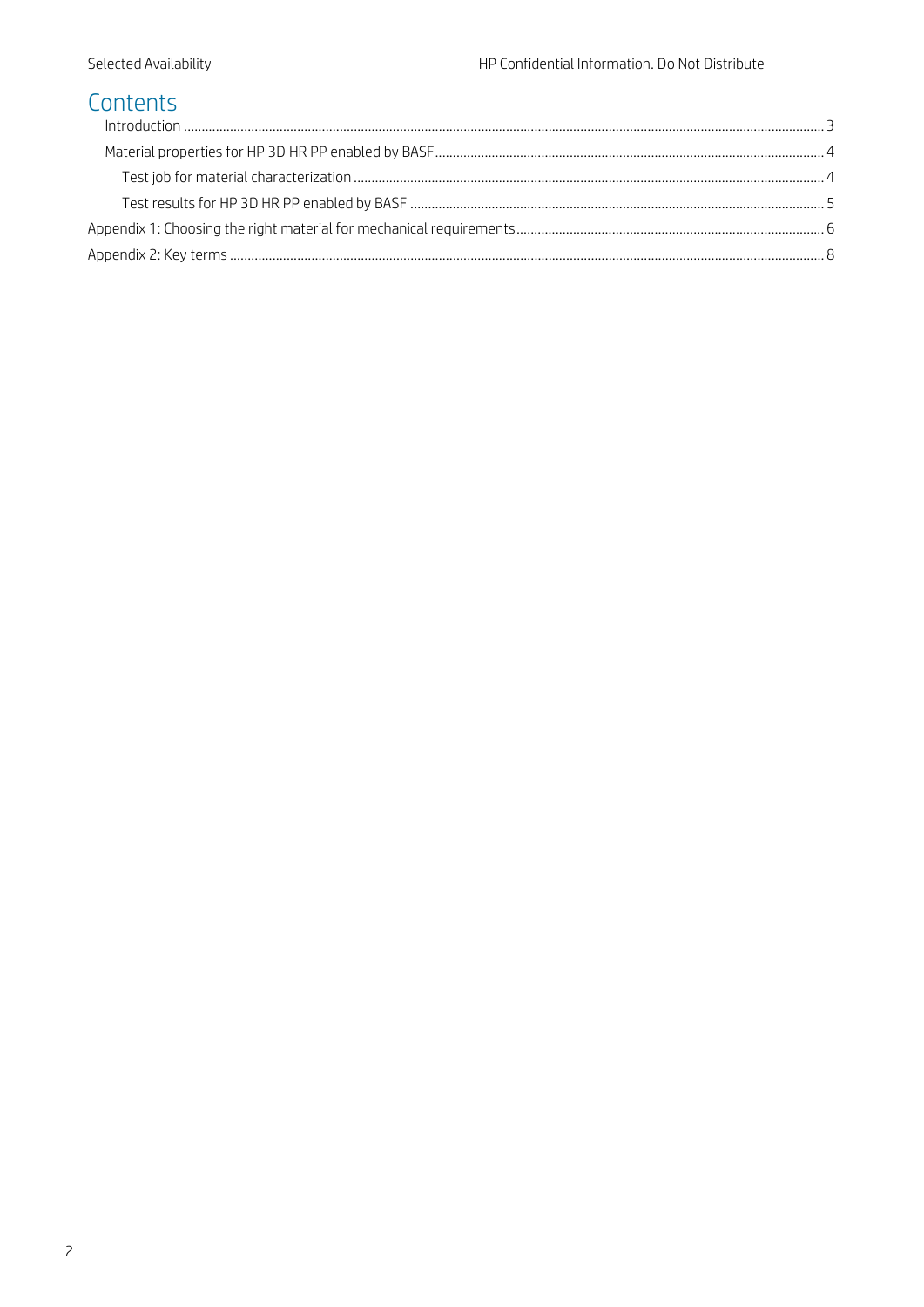### <span id="page-2-0"></span>Introduction

At HP, we are committed to providing part designers and part manufacturers with the technical information and resources needed to enable them to unlock the full potential of 3D printing and prepare them for the future era of digital manufacturing.

The aim of this white paper is to illustrate the mechanical properties of HP 3D Printing materials that can be achieved with the HP Jet Fusion 5200 Series 3D Printing Solution.

In this white paper, you will find:

- − Key mechanical properties for HP 3D High Reusability (HR)[1](#page-2-1) PP enabled by BASF,
- − A detailed explanation of the test conditions under which these values were obtained, and
- − Additional information on the mechanical properties of thermoplastic materials, and a glossary of key terms used.

<span id="page-2-1"></span> reusability). Parts are then made from each generation and tested for mechanical properties and accuracy.<sup>1</sup> HP Jet Fusion 3D Printing Solutions using HP 3D High Reusability PP enabled by BASF provide up to 80% powder reusability ratio, producing functional parts batch after batch. For testing, material is aged in real printing conditions and powder is tracked by generations (worst case for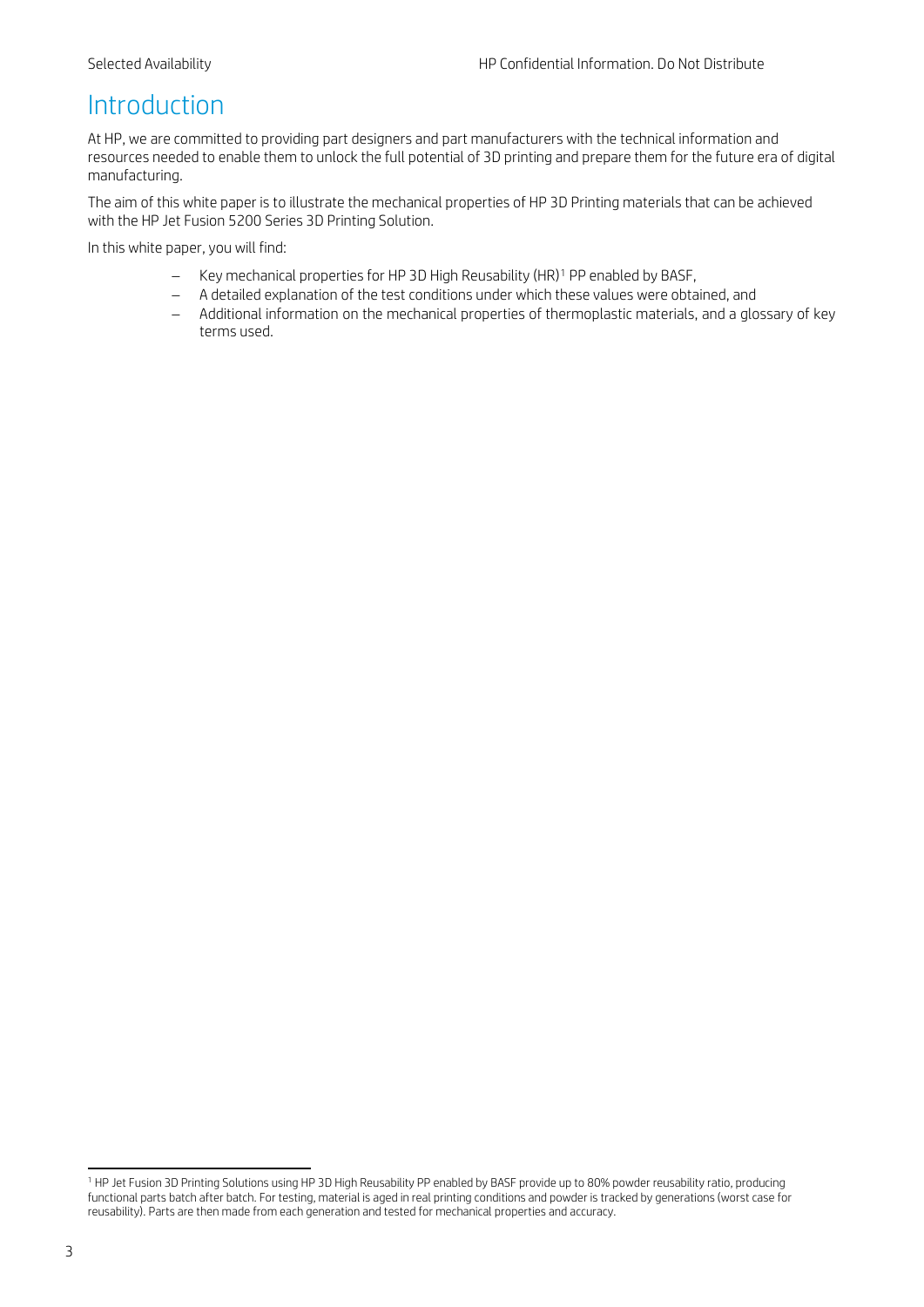# <span id="page-3-0"></span>Material properties for HP 3D HR PP enabled by BASF

#### <span id="page-3-1"></span>Test job for material characterization

The baseline mechanical properties of each print profile and material of the HP Jet Fusion 5200 Series 3D Printing Solution were characterized using a standard job *Half\_Commercial\_Datasheet\_Job*. The job contained 349 diagnostic parts that were distributed throughout the printable volume.

The configuration of the job is shown in [Figure 1.](#page-3-2)



*Figure 1. Half\_Commercial\_Datasheet\_Job part property test job*

<span id="page-3-2"></span>

| Test job description | Half_Commercial_Datasheet_Job |
|----------------------|-------------------------------|
| Total parts          | 349                           |
| Packing density      | 6%                            |
|                      |                               |

*Table 1. General description of the test job*

The Half\_Commercial\_Datasheet\_Job part property test job included three different types of standard tensile specimens that allowed different metrics in X, Y, and Z orientations to be measured, where the X axis is the printhead direction, the Y axis is the recoating direction, and the Z axis is the vertical printer direction.

| Number of samples  |              |    |    |  |
|--------------------|--------------|----|----|--|
|                    | lΧY          | YΧ | ZХ |  |
| Tensile sample I   | 22           | 20 | 42 |  |
| Tensile sample V   | 30           | 30 | 70 |  |
| Impact Izod 3.2 mm | 30           | 30 | 60 |  |
| Density cubes      | 15 (2 sizes) |    |    |  |

*Table 2. Number of samples included in the Half\_Commercial\_Datasheet\_Job test job*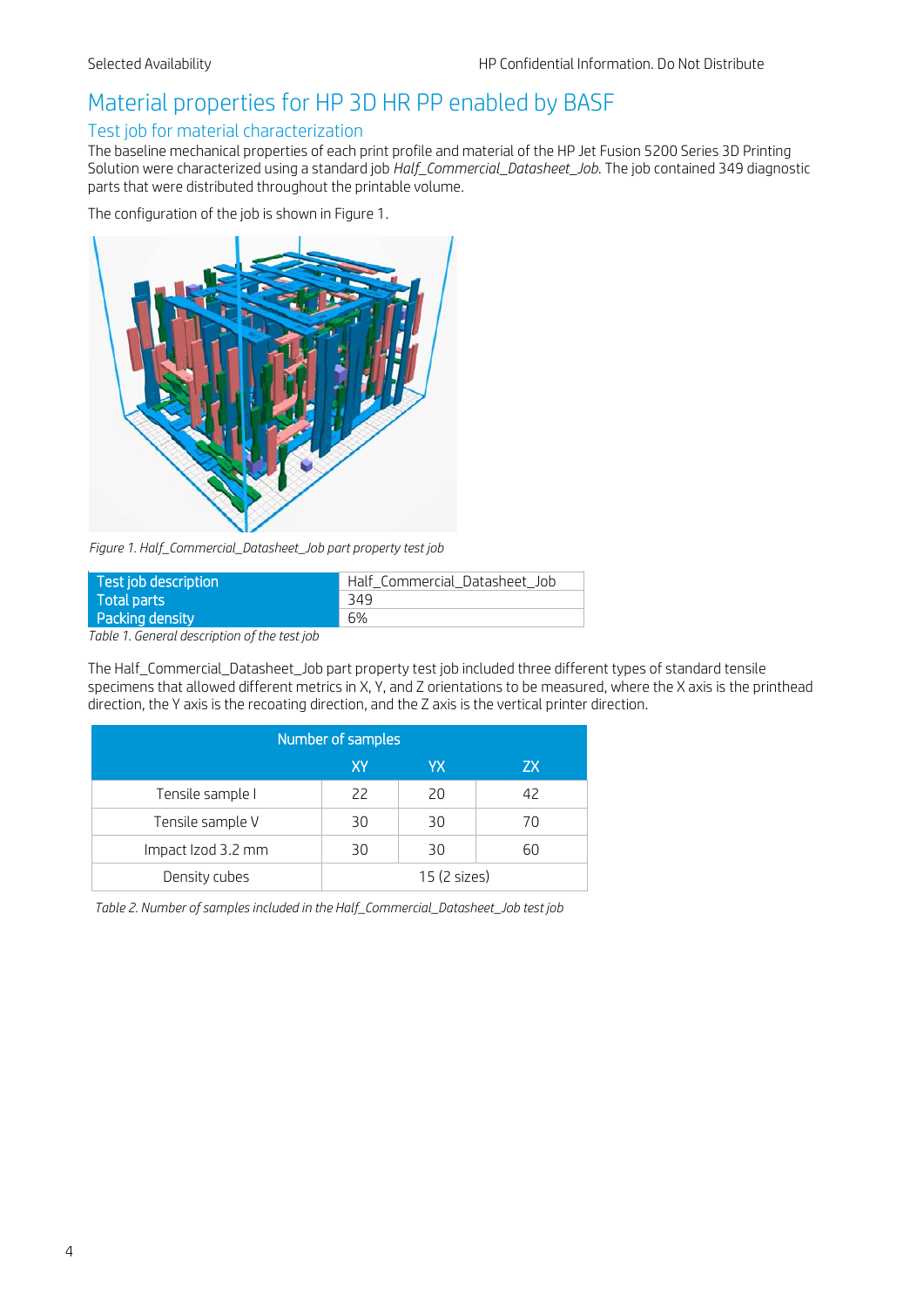#### <span id="page-4-0"></span>Test results for HP 3D HR PP enabled by BASF

[Table 3](#page-4-1) shows the values that were obtained for HP 3D HR PP enabled by BASF in the HP Jet Fusion 5200 Series 3D Printing Solution, with PP Balanced print profile and Type I tensile specimens, following the ASTM D638 standard. In this case, heat deflection temperature was characterized in a separate job configured for this purpose using a standard bar specimen according to the ASTM D648 standard[.](#page-4-2) *<sup>i</sup> [ii](#page-4-3) [iii](#page-4-4)*

|                                                                          | Average (XY) | Average (Z) | <b>Test Method</b> |
|--------------------------------------------------------------------------|--------------|-------------|--------------------|
| Tensile strength (MPa) <sup>iv v</sup>                                   | 30           | 30          | ASTM D638          |
| Tensile modulus (MPa) <sup>iv v</sup>                                    | 1600         | 1600        | ASTM D638          |
| Heat deflection temperature<br>[@ 0.45 MPa, 66 psi] (°C) <sup>vii</sup>  | 100          | 100         | ASTM D648          |
| Heat deflection temperature<br>[@ 1.82 MPa, 264 psi] (°C) <sup>vii</sup> | 60           | 60          | ASTM D648          |
| Elongation at yield $(\%)^{\vee}$                                        | 10           | 10          | ASTM D638          |
| Elongation at break $(\%)^{\vee}$                                        | 20           | 18          | ASTM D638          |
| Impact strength (kJ/m <sup>2</sup> ) <sup>vi</sup>                       | 3.5          | 3.0         | ASTM D256          |
| Density $(q/cm^3)$                                                       |              | 0.89        | ASTM D792          |

<span id="page-4-2"></span>i. Based on internal testing and measured using the HP Half\_Commercial\_Datasheet\_Job. Results may vary with other jobs and geometries.

<span id="page-4-3"></span>ii. Using HP 3D HR PP enabled by BASF material, 20% refresh ratio, Balanced print profile, natural cooling, and measured after bead-blasting with glass beads (70–110 µm) at 5-6 bars.

<span id="page-4-4"></span>iii. Following all HP-recommended printer setup and adjustment processes and printheads aligned using semi-automatic procedure.

<span id="page-4-5"></span>iv. Tensile strength typical variation (95% of parts) falls within the 28-32 MPa range, while tensile modulus values remain within the 1360 to 1840 MPa range.

<span id="page-4-6"></span> $\vert v$ . Tensile test type I specimens measured with a pulling speed of 5 mm/min to comply with ASTM D638 test standards.

<span id="page-4-8"></span>vi. Using the Izod test method A with notched @ 3.2 mm specimen according to the ASTM D256 standard.

<span id="page-4-7"></span>vii. Using a standard bar specimen measuring 5" x 1/2" x 1/4" in accordance with ASTM D648.

<span id="page-4-1"></span>*Table 3. Results for HP 3D HR PP enabled by BASF*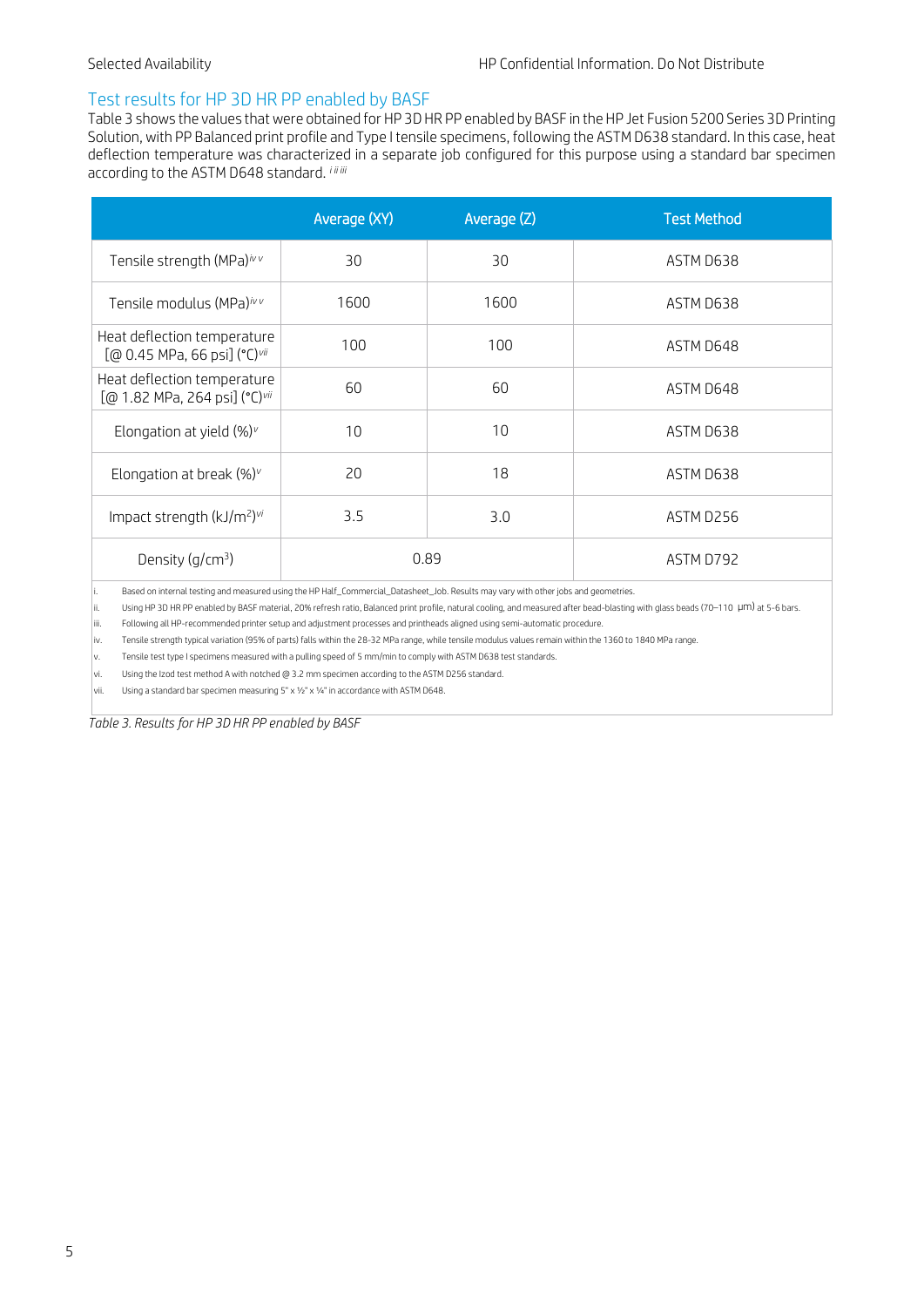## <span id="page-5-0"></span>Appendix 1: Choosing the right material for mechanical requirements

One of the most critical aspects to understand before choosing a material is the stresses the part will experience in its regular operation mode. The chosen material must meet the application's requirements in terms of behavior under stress and provide a suitable yield point in order not to impact the part's functionality. Loads, boundary conditions, and design space for the part are usually given parameters, which cannot be modified. In some other cases where the loads may vary due to a dynamic situation, other factors and calculations should be considered to ensure, for instance, that the part withstand fatigue.

Ideally, designers should choose the material based on the application's specific requirements. However, performing the final selection is not easy, as often not all of the requirements for the application are known and, even if they are, there may not be a clear correlation between these final application requirements and the generic material properties (characterized by the standard procedures) or the variations the materials may have depending on the environment and conditions in which they operate. To simplify this choice, the commonly used process for material selection involves three steps:

STEP 1: Select a material with generic properties according to key attributes. In thermoplastics, the most commonly used properties are tensile strength, tensile modulus, and elongation, (but others may also be considered).

- Tensile strength measures the resistance of the material to breaking under tension.
- Tensile modulus measures the rigidity or resistance to elastic deformation.
- Elongation measures the deformation (elastic or plastic) that a part undergoes given a certain strain.



*Figure 2. A typical stress-strain curve for a ductile material*

These properties and the relative behavior of polymers compared to other materials are shown in [Figure 4.](#page-6-0)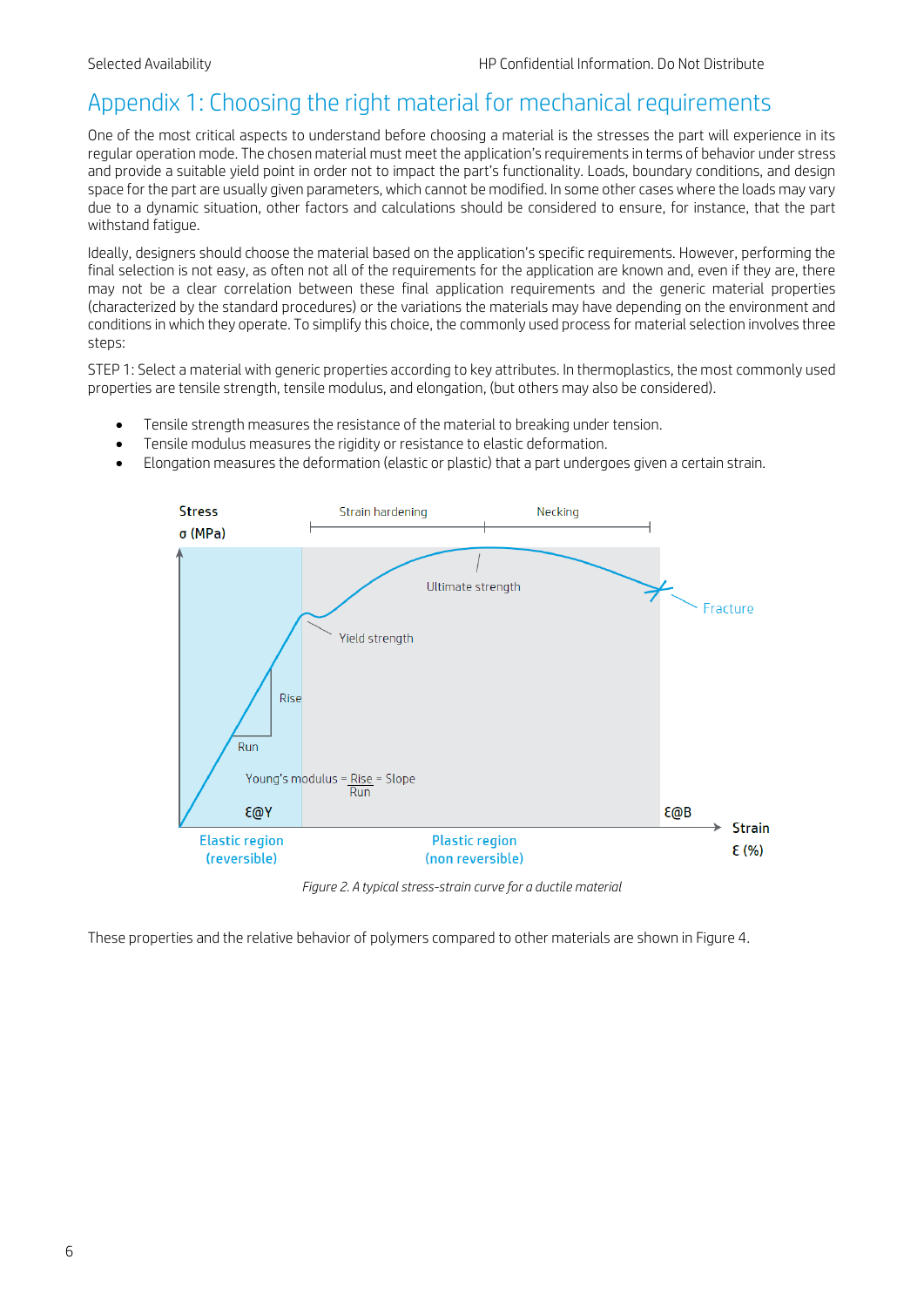

*Figure 3. Comparison of polymer, metal, and ceramic materials*

<span id="page-6-0"></span>STEP 2: Once a material has been selected, the design of the part needs to be performed in line with HP Multi Jet Fusion design guidelines, allowing enough of a design margin (two or three times, depending on the property) to accommodate for all possible variations in the part itself or in the application-specific conditions.

STEP 3: Even after the design has been performed according to these principles, it is highly advisable to conduct a full application-specific qualification to ensure the precision of the design, obtain validation data that represent the application's end-to-end performance, and characterize its variation over time or according to other production and application variation factors.